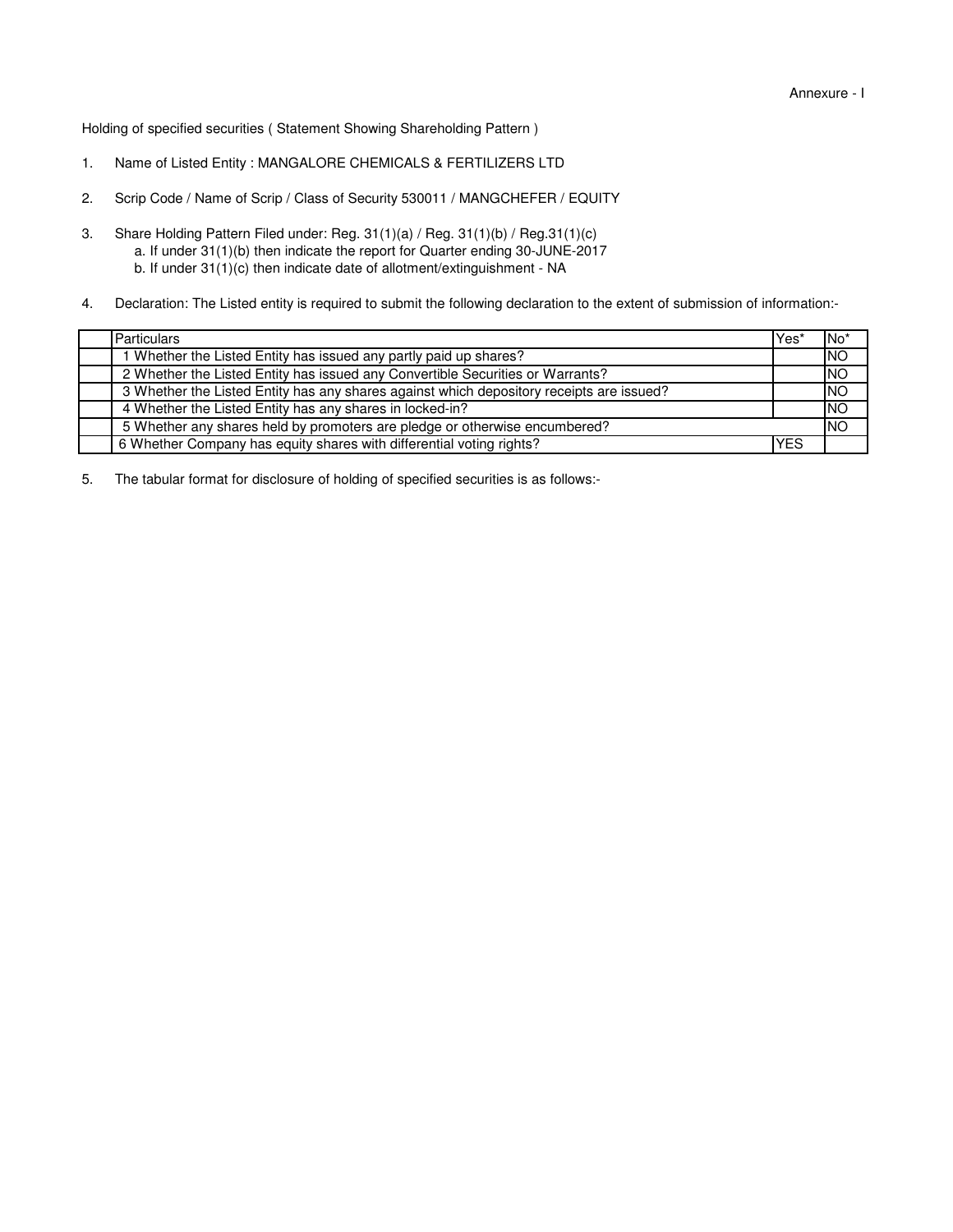|                     | Table I - Summary Statement holding of specified securities<br>Nos. of<br>No. of<br>No. of<br>No. of<br>Total nos.<br>Share-<br>Number of Voting Rights<br>Shareholding<br>Number of<br>Number of Shares<br>Category of |                            |                                                   |                                               |                                              |                                            |                                                                 |                |                                       |                                          |                    |                                                                        |                                                                                                         |                           |                                          |                                           |                                          |                                                                               |
|---------------------|-------------------------------------------------------------------------------------------------------------------------------------------------------------------------------------------------------------------------|----------------------------|---------------------------------------------------|-----------------------------------------------|----------------------------------------------|--------------------------------------------|-----------------------------------------------------------------|----------------|---------------------------------------|------------------------------------------|--------------------|------------------------------------------------------------------------|---------------------------------------------------------------------------------------------------------|---------------------------|------------------------------------------|-------------------------------------------|------------------------------------------|-------------------------------------------------------------------------------|
| Cate<br>gory<br>(1) | Shareholder<br>(II)                                                                                                                                                                                                     | Share-<br>holders<br>(III) | fully paid up<br>equity<br>shares<br>held<br>(IV) | Partly<br>paid-up<br>equity<br>shares<br>held | shares<br>underly-<br>ing<br>Deposit-<br>ory | shares held<br>$(VII) =$<br>$(IV)+(V)+(V)$ | holding as<br>a % of<br>total no.<br>of shares<br>(calculated   |                |                                       | held in each class of<br>securities (IX) |                    | No. of<br>Shares<br>Underly-<br>ing<br>Outstand-<br>ing<br>convertible | as a %<br>assuming<br>full conversion<br>of convertible<br>securities                                   | Locked in<br>shares (XII) |                                          | pledged or otherwise<br>encumbered (XIII) |                                          | Number of<br>equity<br>shares held<br>in<br>demateriali-<br>zed<br>form (XIV) |
|                     |                                                                                                                                                                                                                         |                            |                                                   | (V)                                           | Receipts<br>(VI)                             |                                            | as<br>per SCRR,<br>1957)<br>(VIII) As a<br>$%$ of<br>$(A+B+C2)$ | Class<br>eg: X | No of Voting Rights<br>Class<br>eg: Y | Total                                    | Total as<br>a % of | securities<br>(including<br>$(A+B+C)$ Warrants)<br>(X)                 | (as a<br>percentage<br>of diluted<br>share<br>capital)<br>$(XI) = (VII)+(X)$<br>As a % of<br>$(A+B+C2)$ | No.<br>(a)                | As a %<br>of total<br>Shares<br>held (b) | No.(a)                                    | As a %<br>of total<br>Shares<br>held (b) |                                                                               |
| A.                  | <b>PROMOTER &amp;</b><br><b>PROMOTER</b><br><b>GROUP</b>                                                                                                                                                                |                            | 88886107                                          | $\Omega$                                      | $\Omega$                                     | 88886107                                   | 75.00                                                           | 88886107       | $\Omega$                              | 88886107                                 | 75.00              |                                                                        | $\Omega$                                                                                                | $\Omega$                  | 0                                        | 47533521                                  | 53.48                                    | 88886107                                                                      |
| B.                  | <b>PUBLIC</b>                                                                                                                                                                                                           | 55196                      | 29629043                                          | $\Omega$                                      |                                              | 29629043                                   | 25.00                                                           | 29629043       |                                       | 29629043                                 | 25.00              |                                                                        | $\Omega$                                                                                                |                           | $\Omega$                                 | 0                                         |                                          | 23867697                                                                      |
| IC.                 | <b>NON</b><br><b>PROMOTER-</b><br><b>NON PUBLIC</b>                                                                                                                                                                     | $\Omega$                   | $\Omega$                                          | $\Omega$                                      |                                              | $\Omega$                                   | 0.00                                                            | $\Omega$       | $\Omega$                              |                                          | 0.00               |                                                                        | 01                                                                                                      | $\Omega$                  | 0                                        |                                           | 0                                        | 0l                                                                            |
| C1.                 | <b>SHARES</b><br><b>UNDERLYING</b><br><b>DRS</b>                                                                                                                                                                        | $\mathbf{0}$               | $\overline{0}$                                    | $\Omega$                                      |                                              | <sup>0</sup>                               | 0.00                                                            | $\Omega$       | $\overline{0}$                        |                                          | 0.00               |                                                                        | $\overline{0}$                                                                                          |                           | $\overline{0}$                           | $\Omega$                                  |                                          | $\mathbf{0}$                                                                  |
| C <sub>2</sub> .    | <b>SHARES HELD</b><br>lΒY<br><b>EMPLOYEE</b><br><b>TRUSTS</b>                                                                                                                                                           | n                          | $\Omega$                                          | $\Omega$                                      |                                              | U                                          | 0.00                                                            | ŋ              | $\Omega$                              |                                          | 0.00               |                                                                        | 01                                                                                                      |                           |                                          |                                           |                                          |                                                                               |
|                     | Total                                                                                                                                                                                                                   |                            | 55200 118515150                                   | $\mathbf 0$                                   |                                              | 118515150                                  |                                                                 | 100 118515150  |                                       | 0 118515150                              | 100                |                                                                        | $\Omega$                                                                                                |                           | 0                                        | 47533521                                  | 40.11                                    | 112753804                                                                     |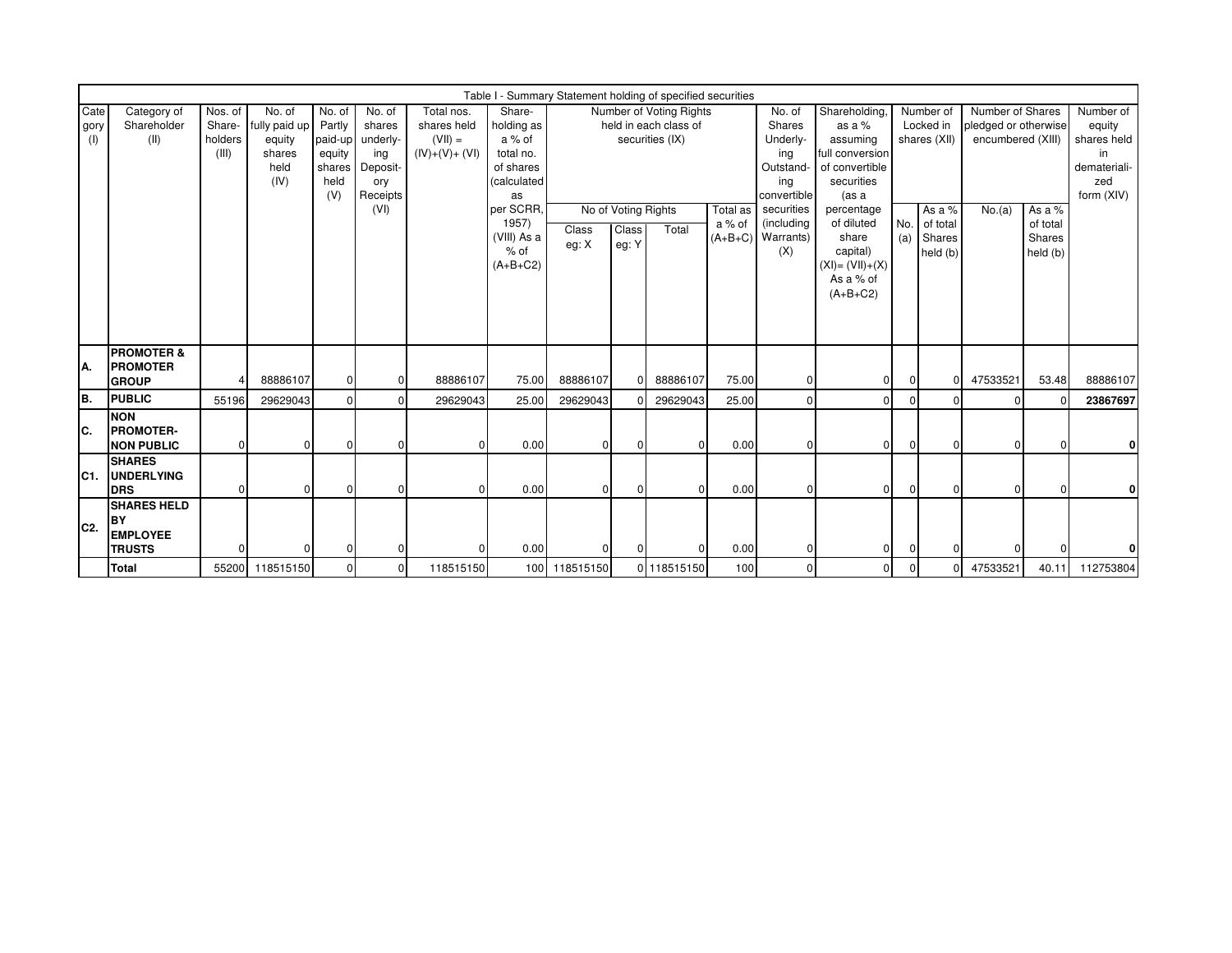|                  |                                                                                                                                                                                                                |              |                                      |                                                             |                                                      |                                                                            | Table II - Statement showing shareholding pattern of the Promoter and Promoter Group |                                                                                                       |              |                                   |                                                                              |                                                    |                                                                                                                        |                                                                                                                                                                                              |              |                                                                                    |                                                                            |                                          |                                                                               |
|------------------|----------------------------------------------------------------------------------------------------------------------------------------------------------------------------------------------------------------|--------------|--------------------------------------|-------------------------------------------------------------|------------------------------------------------------|----------------------------------------------------------------------------|--------------------------------------------------------------------------------------|-------------------------------------------------------------------------------------------------------|--------------|-----------------------------------|------------------------------------------------------------------------------|----------------------------------------------------|------------------------------------------------------------------------------------------------------------------------|----------------------------------------------------------------------------------------------------------------------------------------------------------------------------------------------|--------------|------------------------------------------------------------------------------------|----------------------------------------------------------------------------|------------------------------------------|-------------------------------------------------------------------------------|
|                  | Category & Name<br>of the Shareholders<br>(1)                                                                                                                                                                  | PAN<br>(II)  | Nos. of<br>Share-<br>holder<br>(III) | No. of<br>fully paid up<br>equity<br>shares<br>held<br>(IV) | Partly<br>paid-up<br>equity<br>shares<br>held<br>(V) | No. of<br>shares<br>underly-<br>ing<br>Deposit-<br>ory<br>Receipts<br>(VI) | Total nos.<br>shares held<br>$(VII =$<br>$IV + V + VI$ ) calculate                   | Share-<br>holding<br>$\%$<br>d as<br>per<br>SCRR.<br>1957<br>As a %<br>of<br>$(A+B+C$<br>2)<br>(VIII) | Class<br>X   | No of Voting Rights<br>Class<br>Y | Number of Voting Rights<br>held in each class of<br>securities (IX)<br>Total | Total<br>as<br>a % of<br>Total<br>Voting<br>rights | No. of<br>Shares<br>Underly-<br>ing<br>Outstand-<br>ing<br>convertible<br>securities<br>(including<br>Warrants)<br>(X) | Shareholding,<br>as a %<br>assuming<br>full conversion<br>of convertible<br>securities<br>(as a<br>percentage<br>of diluted share<br>capital)<br>$(XI) = (VII)+(X)$<br>as a % of<br>$A+B+C2$ | No.          | Number of<br>Locked in<br>shares (XII)<br>As a %<br>of total<br>Shares<br>held (b) | Number of Shares<br>pledged or<br>otherwise<br>encumbered (XIII)<br>No.(a) | As a %<br>of total<br>Shares<br>held (b) | Number of<br>equity<br>shares held<br>in<br>dematerial-<br>ized<br>form (XIV) |
|                  | <b>INDIAN</b><br>Individuals/Hindu                                                                                                                                                                             |              |                                      |                                                             |                                                      |                                                                            |                                                                                      |                                                                                                       |              |                                   |                                                                              |                                                    |                                                                                                                        |                                                                                                                                                                                              |              |                                                                                    |                                                                            |                                          |                                                                               |
| a                | undivided Family                                                                                                                                                                                               | 0            | $\Omega$                             | $\mathbf 0$                                                 | $\mathbf 0$                                          | 0                                                                          | 0                                                                                    | 0.00                                                                                                  | $\mathbf{0}$ | $\mathbf 0$                       | $\mathbf{0}$                                                                 | 0.00                                               | 0                                                                                                                      | ٥I                                                                                                                                                                                           | $\mathbf 0$  | $\mathbf 0$                                                                        | $\mathbf{0}$                                                               | 0.00                                     | $\mathbf{0}$                                                                  |
| b                | Central Government/<br>State Government(s)                                                                                                                                                                     | $\mathbf{0}$ | $\Omega$                             | $\mathbf 0$                                                 | 0                                                    | $\mathbf 0$                                                                | $\mathbf{0}$                                                                         | 0.00                                                                                                  | $\mathbf{0}$ | $\pmb{0}$                         | $\mathbf{0}$                                                                 | 0.00                                               | $\mathbf 0$                                                                                                            | ٥I                                                                                                                                                                                           | $\Omega$     | $\mathbf 0$                                                                        | $\mathbf{0}$                                                               | 0.00                                     | $\mathbf{0}$                                                                  |
|                  | <b>Financial Institutions/</b>                                                                                                                                                                                 |              |                                      |                                                             |                                                      |                                                                            |                                                                                      |                                                                                                       |              |                                   |                                                                              |                                                    |                                                                                                                        |                                                                                                                                                                                              |              |                                                                                    |                                                                            |                                          |                                                                               |
|                  | c. Banks<br>d. ANY OTHER                                                                                                                                                                                       | 0            | O                                    | 0                                                           | 0                                                    | $\mathbf 0$                                                                | $\mathbf{0}$                                                                         | 0.00                                                                                                  | $\mathbf{0}$ | $\mathbf{0}$                      | $\mathbf{0}$                                                                 | 0.00                                               | 0                                                                                                                      | 0                                                                                                                                                                                            | $\mathbf 0$  | $\mathbf 0$                                                                        | $\mathbf{0}$                                                               | 0.00                                     | $\mathbf{0}$                                                                  |
|                  | <b>Bodies Corporate</b>                                                                                                                                                                                        |              |                                      | 88886107                                                    | $\Omega$                                             | $\mathbf{0}$                                                               | 88886107                                                                             | 75.00                                                                                                 | 88886107     | $\mathbf{0}$                      | 88886107                                                                     | 75.00                                              | $\mathbf{0}$                                                                                                           | $\mathbf{0}$                                                                                                                                                                                 | $\mathbf{0}$ | $\mathbf{0}$                                                                       | 47533521                                                                   | 53.48                                    | 88886107                                                                      |
|                  | Names:                                                                                                                                                                                                         |              |                                      |                                                             |                                                      |                                                                            |                                                                                      |                                                                                                       |              |                                   |                                                                              |                                                    |                                                                                                                        |                                                                                                                                                                                              |              |                                                                                    |                                                                            |                                          |                                                                               |
|                  | <b>ZUARI FERTILISERS AND</b><br><b>CHEMICALS LIMITED</b>                                                                                                                                                       | AAACZ3961E   |                                      | 6284321                                                     |                                                      |                                                                            | 62843211                                                                             | 53.03                                                                                                 | 62843211     |                                   | 62843211                                                                     | 53.03                                              |                                                                                                                        | $\overline{0}$                                                                                                                                                                               | $\Omega$     | 0                                                                                  | 42779640                                                                   | 48.13                                    | 62843211                                                                      |
|                  | UNITED BREWERIES<br><b>HOLDINGS LIMITED</b>                                                                                                                                                                    | AAACU2307D   |                                      | 17836068                                                    |                                                      |                                                                            | 17836068                                                                             | 15.05                                                                                                 | 17836068     |                                   | 17836068                                                                     | 15.05                                              |                                                                                                                        | $\mathbf{0}$                                                                                                                                                                                 | $\Omega$     | $\mathbf 0$                                                                        | 4753881                                                                    | 5.35                                     | 17836068                                                                      |
|                  | MCDOWELL HOLDINGS<br><b>LIMITED</b>                                                                                                                                                                            | AAECM1162E   |                                      | 5826828                                                     |                                                      |                                                                            | 5826828                                                                              | 4.92                                                                                                  | 5826828      |                                   | 5826828                                                                      | 4.92                                               |                                                                                                                        | $\mathbf 0$                                                                                                                                                                                  | $\Omega$     | $\mathbf 0$                                                                        |                                                                            | 0.00                                     | 5826828                                                                       |
|                  | <b>KINGFISHER FINVEST</b><br><b>INDIA LTD</b>                                                                                                                                                                  | AABCV9224B   |                                      | 2380000                                                     |                                                      |                                                                            | 2380000                                                                              | 2.01                                                                                                  | 2380000      |                                   | 2380000                                                                      | 2.01                                               |                                                                                                                        | $\mathbf{0}$                                                                                                                                                                                 | $\Omega$     | $\mathbf 0$                                                                        |                                                                            | 0.00                                     | 2380000                                                                       |
|                  | Sub-Total (A)(1)                                                                                                                                                                                               |              |                                      | 88886107                                                    | $\Omega$                                             | $\mathbf{0}$                                                               | 88886107                                                                             | 75.00                                                                                                 | 88886107     | $\mathbf{0}$                      | 88886107                                                                     | 75.00                                              | $\mathbf{0}$                                                                                                           | $\mathbf{0}$                                                                                                                                                                                 | $\mathbf{0}$ | $\Omega$                                                                           | 47533521                                                                   | 53.48                                    | 88886107                                                                      |
| $\overline{2}$ . | <b>FOREIGN</b>                                                                                                                                                                                                 |              |                                      |                                                             |                                                      |                                                                            |                                                                                      |                                                                                                       |              |                                   |                                                                              |                                                    |                                                                                                                        |                                                                                                                                                                                              |              |                                                                                    |                                                                            |                                          |                                                                               |
| a.               | Individuals (Non-<br>Resident Individuals/<br>Foreign Individuals)                                                                                                                                             |              | O                                    | 0                                                           | 0                                                    | 0                                                                          | $\mathbf{0}$                                                                         | 0.00                                                                                                  | 0            | $\mathbf 0$                       | $\mathbf{0}$                                                                 | 0.00                                               | 0                                                                                                                      | $\mathbf{0}$                                                                                                                                                                                 | 0            | $\mathbf 0$                                                                        | $\mathbf{0}$                                                               | 0.00                                     | 0                                                                             |
| b.               | Government                                                                                                                                                                                                     |              | U                                    | $\mathbf 0$                                                 | $\Omega$                                             | $\mathbf{0}$                                                               | $\mathbf{0}$                                                                         | 0.00                                                                                                  | $\mathbf 0$  | $\mathbf 0$                       | $\mathbf 0$                                                                  | 0.00                                               | $\mathbf{0}$                                                                                                           | $\mathbf{0}$                                                                                                                                                                                 | $\mathbf 0$  | $\Omega$                                                                           | $\mathbf 0$                                                                | 0.00                                     | $\mathbf{0}$                                                                  |
|                  | c. Institutions                                                                                                                                                                                                |              | $\Omega$                             | $\mathbf{0}$                                                | $\mathbf 0$                                          | $\mathbf 0$                                                                | $\mathbf{0}$                                                                         | 0.00                                                                                                  | $\mathbf{0}$ | $\mathbf{0}$                      | $\mathbf{0}$                                                                 | 0.00                                               | $\mathbf{0}$                                                                                                           | $\mathbf{0}$                                                                                                                                                                                 | $\mathbf 0$  | $\mathbf 0$                                                                        | $\mathbf{0}$                                                               | 0.00                                     | $\mathbf{0}$                                                                  |
|                  | d. Foreign Portfolio Investor                                                                                                                                                                                  |              | U                                    | $\mathbf 0$                                                 | 0                                                    | $\mathbf{0}$                                                               | $\mathbf{0}$                                                                         | 0.00                                                                                                  | $\mathbf{0}$ | $\mathbf{0}$                      | $\mathbf{0}$                                                                 | 0.00                                               | $\mathbf 0$                                                                                                            | ٥I                                                                                                                                                                                           | $\mathbf{0}$ | $\mathbf 0$                                                                        | $\mathbf{0}$                                                               | 0.00                                     | $\mathbf{0}$                                                                  |
|                  | <b>ANY OTHER</b>                                                                                                                                                                                               |              |                                      |                                                             |                                                      |                                                                            |                                                                                      |                                                                                                       |              |                                   |                                                                              |                                                    |                                                                                                                        |                                                                                                                                                                                              |              |                                                                                    |                                                                            |                                          |                                                                               |
|                  | Sub-Total (A)(2)                                                                                                                                                                                               |              | $\Omega$                             | $\mathbf{0}$                                                | $\mathbf 0$                                          | $\mathbf{0}$                                                               | $\mathbf{0}$                                                                         | 0.00                                                                                                  | $\mathbf{0}$ | $\mathbf{0}$                      | $\mathbf{0}$                                                                 | 0.00                                               | $\mathbf 0$                                                                                                            | $\mathbf{0}$                                                                                                                                                                                 | $\mathbf 0$  | $\mathbf 0$                                                                        | $\mathbf{0}$                                                               | 0.00                                     | $\Omega$                                                                      |
|                  | <b>Total Shareholding of</b><br><b>Promoter and Promoter</b><br>Group (A)= (A)(1)+(A)(2)                                                                                                                       |              |                                      | 88886107                                                    | 0                                                    | 0                                                                          | 88886107                                                                             | 75.00                                                                                                 | 88886107     |                                   | 88886107                                                                     | 75.00                                              | 0                                                                                                                      | 0                                                                                                                                                                                            | 0            | 0                                                                                  | 47533521                                                                   | 53.48                                    | 88886107                                                                      |
|                  | Details of Shares which remain unclaimed may be given hear along with details such as number of shareholders, outstanding shares held in demat/unclaimed suspense account, voting rights which are frozen etc. |              |                                      |                                                             |                                                      |                                                                            |                                                                                      |                                                                                                       |              |                                   |                                                                              |                                                    |                                                                                                                        |                                                                                                                                                                                              |              |                                                                                    |                                                                            |                                          |                                                                               |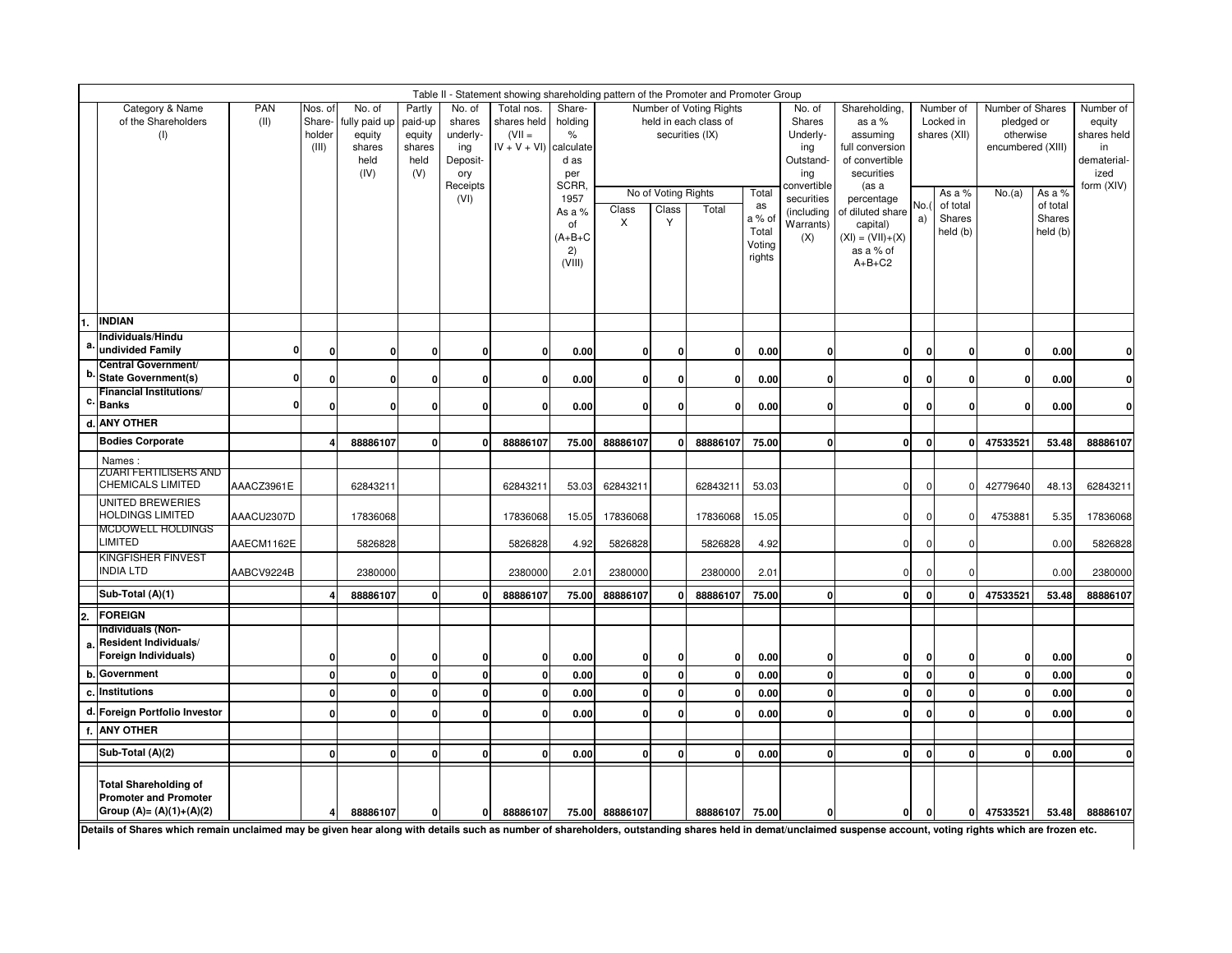|               | Table III - Statement showing shareholding pattern of the Public shareholder<br>Category & Name<br>PAN<br>Partly paid-<br>No. of shares<br>Total nos.<br>Number of Voting Rights<br>No. of Shares<br>Number of Shares<br>Number of<br>Nos. of<br>No. of<br>Share-<br>Total<br>Number of |      |                       |                               |                                                  |                                                |                                          |                                                                                      |                                    |                                                                |          |                                                                                               |              |                                                                                     |                                      |                    |                                                                   |                                            |                                                                 |
|---------------|-----------------------------------------------------------------------------------------------------------------------------------------------------------------------------------------------------------------------------------------------------------------------------------------|------|-----------------------|-------------------------------|--------------------------------------------------|------------------------------------------------|------------------------------------------|--------------------------------------------------------------------------------------|------------------------------------|----------------------------------------------------------------|----------|-----------------------------------------------------------------------------------------------|--------------|-------------------------------------------------------------------------------------|--------------------------------------|--------------------|-------------------------------------------------------------------|--------------------------------------------|-----------------------------------------------------------------|
|               | of the Shareholders<br>(1)                                                                                                                                                                                                                                                              | (II) | Share-holder<br>(III) | fully paid up<br>held<br>(IV) | up<br>equity shares equity shares<br>held<br>(V) | underly-ing<br>Deposi-tory<br>Receipts<br>(VI) | shares held<br>$(VII =$<br>$IV + V + VI$ | holding %<br>calculated as<br>per SCRR,<br>1957<br>As a % of<br>$(A+B+C2)$<br>(VIII) |                                    | held in each class of<br>securities IX)<br>No of Voting Rights |          | Underlying<br>Outstanding<br>convertible<br>securities<br>(including<br>Warrants)<br>Total as |              | Shareholding<br>as a %<br>assuming<br>full<br>conversion<br>of                      | Locked in<br>shares (XII)<br>No. (a) | As a %<br>of total | pledged or otherwise<br>encumbered (XIII)<br>No.(a)<br>Not applic | As a %<br>of total                         | equity<br>shares held<br>in<br>demateria<br>lized<br>form (XIV) |
|               |                                                                                                                                                                                                                                                                                         |      |                       |                               |                                                  |                                                |                                          |                                                                                      | Class<br>$\boldsymbol{\mathsf{X}}$ | Class<br>Y                                                     | Total    | a % of<br>Total<br>Voting<br>rights                                                           | (X)          | convertible<br>securities<br>(as a<br>percentage<br>of diluted<br>share<br>capital) |                                      | Shares<br>held (b) | able)                                                             | Shares<br>held<br>(Not appli<br>cable) (b) |                                                                 |
| 11.           | <b>INSTITUTIONS</b>                                                                                                                                                                                                                                                                     |      |                       |                               |                                                  |                                                |                                          |                                                                                      |                                    |                                                                |          |                                                                                               |              |                                                                                     |                                      |                    |                                                                   |                                            |                                                                 |
| а.            | Mutual Funds/                                                                                                                                                                                                                                                                           |      | -6                    | 129375                        | ſ                                                | $\Omega$                                       | 129375                                   | 0.11                                                                                 | 129375                             | $\Omega$                                                       | 129375   | 0.11                                                                                          | $\Omega$     |                                                                                     |                                      |                    | <b>NA</b>                                                         |                                            | 10000                                                           |
| $\mathbf b$ . | <b>Venture Capital Funds</b><br><b>Alternate Investment</b>                                                                                                                                                                                                                             |      | $\mathbf{0}$          |                               |                                                  |                                                |                                          | 0.00                                                                                 | $\mathbf 0$                        | $\Omega$                                                       | $\Omega$ | 0.00                                                                                          | $\Omega$     |                                                                                     |                                      |                    | <b>NA</b>                                                         |                                            |                                                                 |
| с.            | <b>Funds</b>                                                                                                                                                                                                                                                                            |      | $\mathbf{0}$          |                               |                                                  |                                                |                                          | 0.00                                                                                 | 0                                  |                                                                | 0        | 0.00                                                                                          | $\Omega$     |                                                                                     |                                      | $\Omega$           | <b>NA</b>                                                         |                                            |                                                                 |
| d.            | <b>Foreign Venture</b><br><b>Capital Investors</b>                                                                                                                                                                                                                                      |      | $\mathbf{0}$          |                               |                                                  |                                                |                                          | 0.00                                                                                 | $\mathbf{0}$                       |                                                                | 0        | 0.00                                                                                          | $\Omega$     |                                                                                     |                                      |                    | <b>NA</b>                                                         |                                            |                                                                 |
| е.            | <b>Foreign Portfolio</b><br><b>Investors</b>                                                                                                                                                                                                                                            |      | $\mathbf{0}$          |                               | ſ                                                |                                                |                                          | 0.00                                                                                 | $\Omega$                           | $\Omega$                                                       | $\Omega$ | 0.00                                                                                          | $\Omega$     |                                                                                     |                                      | $\Omega$           | <b>NA</b>                                                         |                                            |                                                                 |
| f.            | <b>Financial Institutions/</b><br><b>Banks</b>                                                                                                                                                                                                                                          |      | 313                   | 389057                        |                                                  | $\Omega$                                       | 389057                                   | 0.33                                                                                 | 389057                             | $\Omega$                                                       | 389057   | 0.33                                                                                          |              |                                                                                     |                                      |                    | <b>NA</b>                                                         |                                            | 41151                                                           |
| g.            | <b>Insurance Companies</b>                                                                                                                                                                                                                                                              |      | 5                     | 5090                          | ſ                                                |                                                | 5090                                     | 0.00                                                                                 | 5090                               | $\Omega$                                                       | 5090     | 0.00                                                                                          | $\Omega$     |                                                                                     |                                      |                    | <b>NA</b>                                                         |                                            |                                                                 |
| h.            | <b>Provident Funds/</b><br><b>Pension Funds</b>                                                                                                                                                                                                                                         |      | $\mathbf{0}$          |                               |                                                  |                                                |                                          | 0.00                                                                                 | $\mathbf{0}$                       |                                                                | $\Omega$ | 0.00                                                                                          |              |                                                                                     |                                      |                    | <b>NA</b>                                                         |                                            |                                                                 |
| j.            | <b>ANY OTHER</b>                                                                                                                                                                                                                                                                        |      |                       |                               |                                                  |                                                |                                          |                                                                                      |                                    |                                                                |          |                                                                                               |              |                                                                                     |                                      |                    |                                                                   |                                            |                                                                 |
|               | <b>CENTRAL GOVERNMENT/</b><br><b>STATE GOVERNMENT(S)</b>                                                                                                                                                                                                                                |      | 11                    | 1053050                       | $\Omega$                                         | $\mathbf{0}$                                   | 1053050                                  | 0.89                                                                                 | 1053050                            | $\mathbf{0}$                                                   | 1053050  | 0.89                                                                                          | $\mathbf{0}$ |                                                                                     |                                      | $\mathbf{0}$       | <b>NA</b>                                                         |                                            | 1050000                                                         |
|               | <b>FOREIGN INSTITUTIONAL</b><br><b>INVESTORS</b>                                                                                                                                                                                                                                        |      | 21                    | 1119717                       |                                                  |                                                | 1119717                                  | 0.94                                                                                 | 1119717                            | $\Omega$                                                       | 1119717  | 0.94                                                                                          | $\Omega$     |                                                                                     |                                      | $\Omega$           | <b>NA</b>                                                         |                                            | 1119717                                                         |
| j.            | <b>Market Maker</b>                                                                                                                                                                                                                                                                     |      | $\mathbf{0}$          | $\Omega$                      |                                                  |                                                |                                          | 0.00                                                                                 | 0                                  | $\Omega$                                                       | $\Omega$ | 0.00                                                                                          | $\Omega$     | - 0                                                                                 | $\mathbf{r}$                         | $\sqrt{ }$         | <b>NA</b>                                                         |                                            |                                                                 |
|               |                                                                                                                                                                                                                                                                                         |      |                       |                               |                                                  |                                                |                                          |                                                                                      |                                    |                                                                |          |                                                                                               |              |                                                                                     |                                      |                    |                                                                   |                                            |                                                                 |
|               | Sub-Total (B)(1)                                                                                                                                                                                                                                                                        |      | 337                   | 2696289                       |                                                  |                                                | 2696289                                  | 2.27                                                                                 | 2696289                            | $\Omega$                                                       | 2696289  | 2.27                                                                                          | $\Omega$     | $\sqrt{ }$                                                                          | n                                    | $\Omega$           |                                                                   |                                            | 2220868                                                         |
| 2.            | Central Government/<br>State Government(s)/<br>President of India                                                                                                                                                                                                                       |      |                       |                               |                                                  |                                                |                                          |                                                                                      |                                    |                                                                |          |                                                                                               |              |                                                                                     |                                      |                    |                                                                   |                                            |                                                                 |
|               |                                                                                                                                                                                                                                                                                         |      |                       |                               |                                                  |                                                |                                          |                                                                                      |                                    |                                                                |          |                                                                                               |              |                                                                                     |                                      |                    |                                                                   |                                            |                                                                 |
|               | Sub-Total (B)(2)                                                                                                                                                                                                                                                                        |      |                       |                               |                                                  |                                                |                                          | 0.00                                                                                 |                                    | $\Omega$                                                       | $\Omega$ | 0.00                                                                                          | $\Omega$     |                                                                                     |                                      | $\Omega$           |                                                                   |                                            |                                                                 |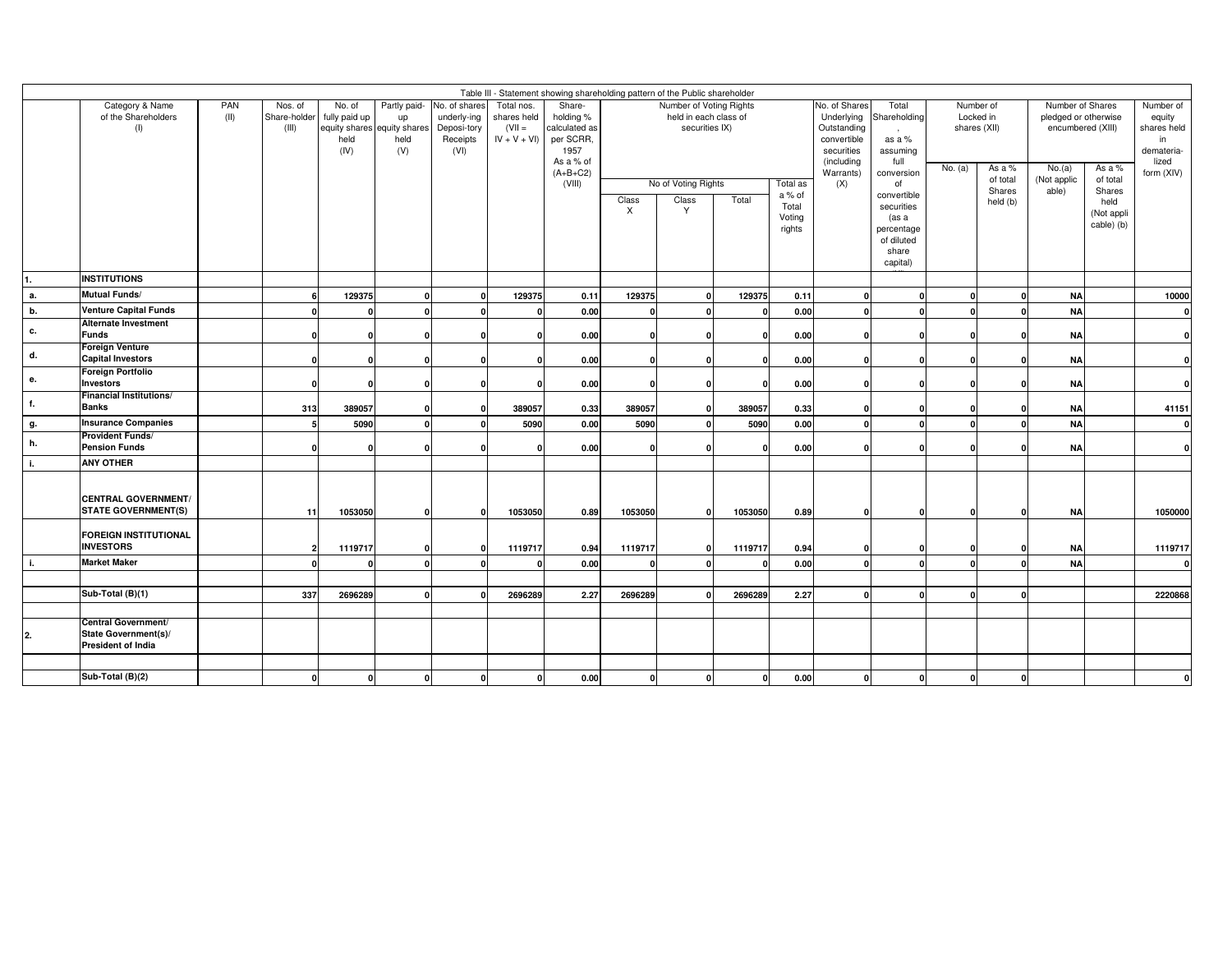| З. | <b>NON-INSTITUTIONS</b>                                                                                                                                                                                                                                                                                                    |            |                |          |              |          |       |          |          |          |          |   |              |              |           |          |
|----|----------------------------------------------------------------------------------------------------------------------------------------------------------------------------------------------------------------------------------------------------------------------------------------------------------------------------|------------|----------------|----------|--------------|----------|-------|----------|----------|----------|----------|---|--------------|--------------|-----------|----------|
| а. | <b>INDIVIDUALS -</b>                                                                                                                                                                                                                                                                                                       |            |                |          |              |          |       |          |          |          |          |   |              |              |           |          |
|    | I. Individual shareholders<br>holding nominal share<br>capital<br>up to Rs. 2 lakhs.                                                                                                                                                                                                                                       |            | 53504          | 14550277 | $\mathbf{0}$ | 14550277 | 12.28 | 14550277 | $\Omega$ | 14550277 | 12.28    | 0 | $\Omega$     | $\mathbf{0}$ | <b>NA</b> | 9964079  |
|    | II. Individual shareholders<br>holding nominal share<br>capital<br>in excess of Rs. 2 lakhs.                                                                                                                                                                                                                               |            | 29             | 2118246  | $\Omega$     | 2118246  | 1.79  | 2118246  |          | 2118246  | 1.79     |   | $\Omega$     | $\Omega$     | <b>NA</b> | 1539589  |
| b. | <b>NBFCs registered</b><br>with RBI                                                                                                                                                                                                                                                                                        |            | $\Omega$       |          |              |          | 0.00  |          |          |          | 0.00     |   |              |              | <b>NA</b> | $\Omega$ |
| с. | <b>Employee Trusts</b>                                                                                                                                                                                                                                                                                                     |            | $\Omega$       | $\Omega$ |              |          | 0.00  | n        |          |          | 0.00     |   |              |              | <b>NA</b> | $\Omega$ |
| d. | <b>Overseas Depositories</b><br>(holding DRs)<br>(balancing figure)                                                                                                                                                                                                                                                        |            | $\mathbf{0}$   | C        |              |          | 0.00  |          |          | $\Omega$ | 0.00     |   |              | $\Omega$     | <b>NA</b> |          |
| е. | <b>ANY OTHER</b>                                                                                                                                                                                                                                                                                                           |            |                |          |              |          |       |          |          |          |          |   |              |              |           |          |
|    | <b>BODIES CORPORATE</b>                                                                                                                                                                                                                                                                                                    |            | 506            | 9316991  |              | 9316991  | 7.86  | 9316991  |          | 9316991  | 7.86     |   |              | $\Omega$     | <b>NA</b> | 9203726  |
|    | Names:                                                                                                                                                                                                                                                                                                                     |            |                |          |              |          |       |          |          |          |          |   |              |              |           |          |
|    | RELIANCE CORPORATE<br>ADVISORY SERVICES<br><b>LIMITED</b>                                                                                                                                                                                                                                                                  | AAECR2504B |                | 5885000  |              | 5885000  | 4.97  | 5885000  |          | 5885000  | 4.97     |   |              |              |           | 5885000  |
|    | <b>Clearing Members</b>                                                                                                                                                                                                                                                                                                    |            | 39             | 44274    |              | 44274    | 0.04  | 44274    |          | 44274    | 0.04     |   |              |              | <b>NA</b> | 44274    |
|    | <b>FOREIGN NATIONALS</b>                                                                                                                                                                                                                                                                                                   |            | $\overline{2}$ | 20       |              | 20       | 0.00  | 20       |          | 20       | 0.00     |   |              | $\Omega$     | <b>NA</b> | $\Omega$ |
|    | <b>HINDU UNDIVIDED</b><br><b>FAMILIES</b>                                                                                                                                                                                                                                                                                  |            | 509            | 538691   |              | 538691   | 0.45  | 538691   |          | 538691   | 0.45     |   | $\mathbf{r}$ | $\Omega$     | <b>NA</b> | 538691   |
|    | NRI - Non-Repat                                                                                                                                                                                                                                                                                                            |            | 120            | 122358   | n            | 122358   | 0.10  | 122358   |          | 122358   | 0.1      |   |              | $\Omega$     | <b>NA</b> | 122358   |
|    | NRI - Repat                                                                                                                                                                                                                                                                                                                |            | 134            | 235709   |              | 235709   | 0.20  | 235709   |          | 235709   | 0.2      |   |              | $\Omega$     | <b>NA</b> | 230074   |
|    | <b>OTHERS</b>                                                                                                                                                                                                                                                                                                              |            | 11             | 2150     |              | 2150     | 0.00  | 2150     |          | 2150     | $\Omega$ |   |              | $\Omega$     | <b>NA</b> |          |
|    | <b>TRUSTS</b>                                                                                                                                                                                                                                                                                                              |            | 5              | 4038     |              | 4038     | 0.00  | 4038     |          | 4038     | $\Omega$ |   |              | $\Omega$     | <b>NA</b> | 4038     |
|    |                                                                                                                                                                                                                                                                                                                            |            |                |          |              |          |       |          |          |          |          |   |              |              |           |          |
|    | Sub-Total (B)(3)                                                                                                                                                                                                                                                                                                           |            | 54859          | 32817754 |              | 32817754 | 27.69 | 32817754 |          | 32817754 | 27.69    |   |              | $\Omega$     |           | 21646829 |
|    | <b>Total Public Shareholding</b><br>$(B)=(B)(1)+(B)(2)+(B)(3)$                                                                                                                                                                                                                                                             |            | 55196          | 29629043 | $\Omega$     | 29629043 | 25.00 | 29629043 |          | 29629043 | 25.00    |   | $\mathbf{r}$ | $\Omega$     |           | 23867697 |
|    | Details of the shareholders acting as persons in Concert including their Shareholding (No. and %):<br>Details of Shares which remain unclaimed may be given hear along with details such as number of shareholders, outstanding shares held in demat/unclaimed suspense account, voting rights which are frozen etc. - NIL |            |                |          |              |          |       |          |          |          |          |   |              |              |           |          |